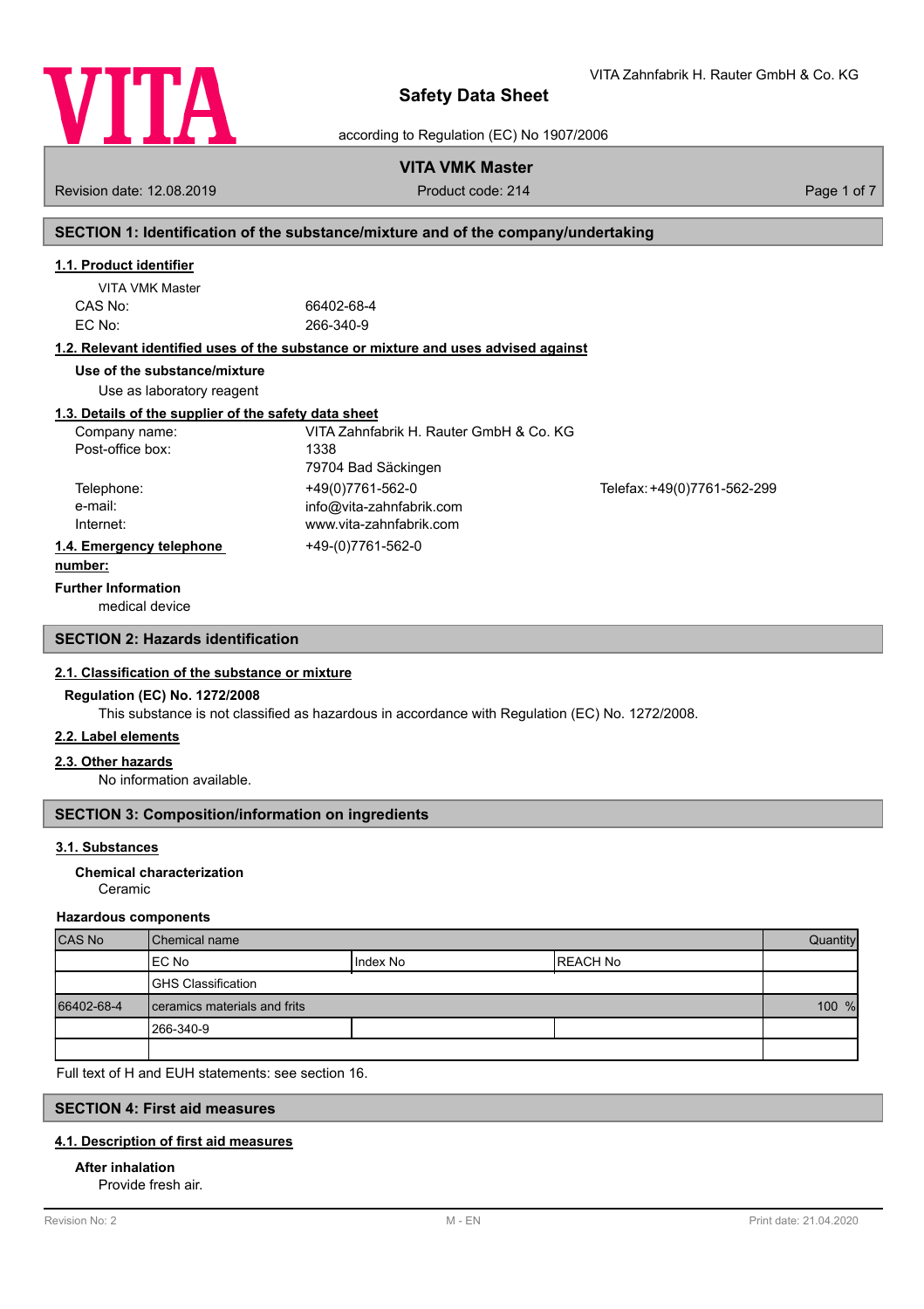

according to Regulation (EC) No 1907/2006

## **VITA VMK Master**

Revision date: 12.08.2019 **Product code: 214** Product code: 214 **Page 2 of 7** Page 2 of 7

## **After contact with skin**

Wash with plenty of water. Take off contaminated clothing and wash it before reuse.

#### **After contact with eyes**

Rinse immediately carefully and thoroughly with eye-bath or water.

#### **After ingestion**

Rinse mouth immediately and drink plenty of water.

#### **4.2. Most important symptoms and effects, both acute and delayed** No information available.

## **4.3. Indication of any immediate medical attention and special treatment needed**

Treat symptomatically.

#### **SECTION 5: Firefighting measures**

#### **5.1. Extinguishing media**

#### **Suitable extinguishing media**

Co-ordinate fire-fighting measures to the fire surroundings.

#### **5.2. Special hazards arising from the substance or mixture**

Non-flammable.

#### **5.3. Advice for firefighters**

In case of fire: Wear self-contained breathing apparatus.

#### **Additional information**

Collect contaminated fire extinguishing water separately. Do not allow entering drains or surface water.

#### **SECTION 6: Accidental release measures**

#### **6.1. Personal precautions, protective equipment and emergency procedures**

Avoid dust formation. Do not breathe dust.

### **6.2. Environmental precautions**

Do not allow to enter into surface water or drains.

#### **6.3. Methods and material for containment and cleaning up**

Take up mechanically. Treat the recovered material as prescribed in the section on waste disposal.

#### **6.4. Reference to other sections**

Safe handling: see section 7 Personal protection equipment: see section 8 Disposal: see section 13

#### **SECTION 7: Handling and storage**

#### **7.1. Precautions for safe handling**

#### **Advice on safe handling**

No special measures are necessary.

**Advice on protection against fire and explosion**

No special fire protection measures are necessary.

### **7.2. Conditions for safe storage, including any incompatibilities**

#### **Requirements for storage rooms and vessels**

Keep container tightly closed.

#### **Hints on joint storage**

No special measures are necessary.

### **7.3. Specific end use(s)**

Use as laboratory reagent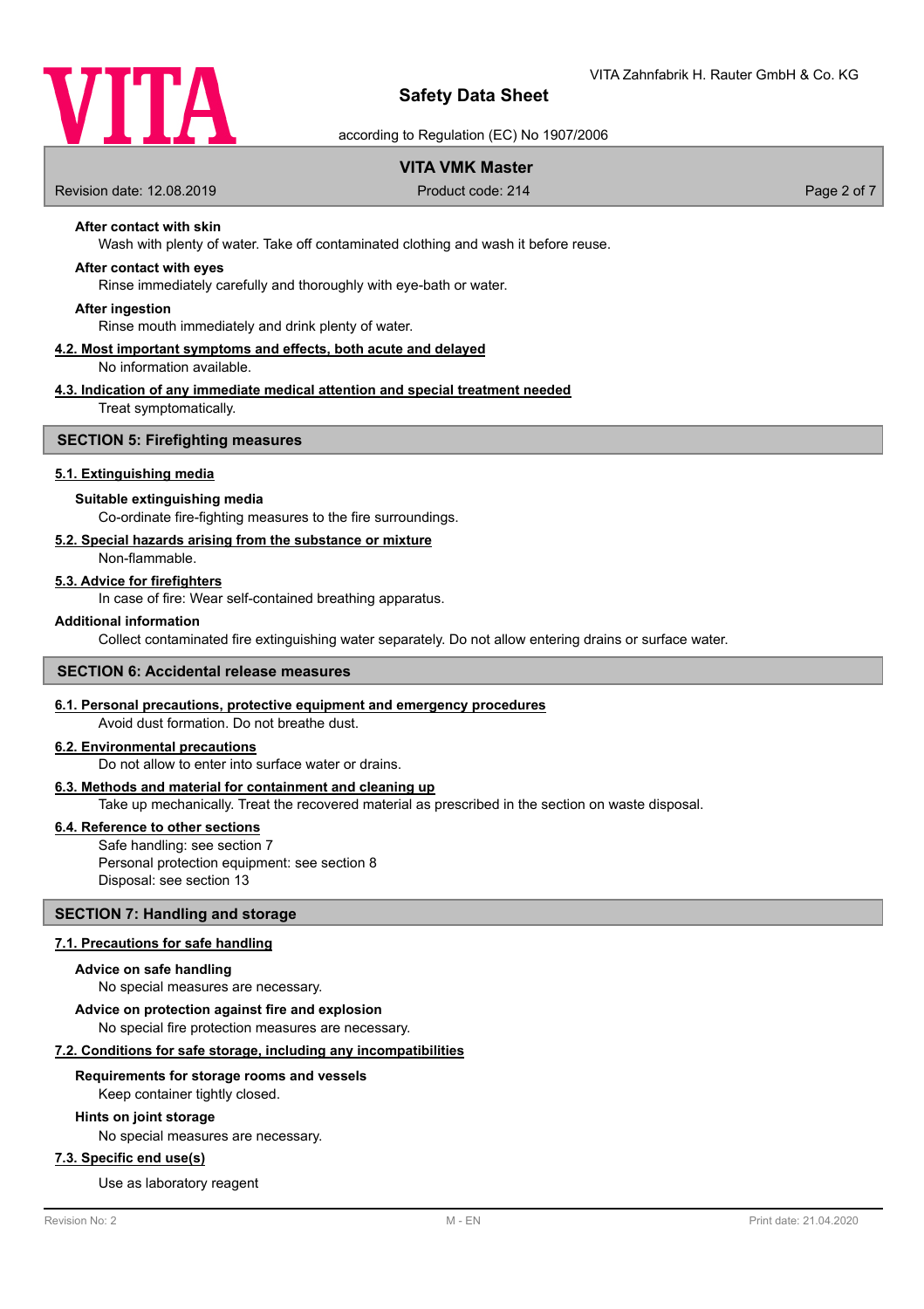

according to Regulation (EC) No 1907/2006

## **VITA VMK Master**

Revision date: 12.08.2019 **Product code: 214** Product code: 214 **Page 3 of 7** Page 3 of 7

## **SECTION 8: Exposure controls/personal protection**

#### **8.1. Control parameters**

### **8.2. Exposure controls**

#### **Protective and hygiene measures**

Take off contaminated clothing. Wash hands before breaks and after work. When using do not eat, drink, smoke, sniff.

#### **Eye/face protection**

Wear eye protection/face protection. Dust protection eye glasses

#### **Hand protection**

When handling with chemical substances, protective gloves must be worn with the CE-label including the four control digits. The quality of the protective gloves resistant to chemicals must be chosen as a function of the specific working place concentration and quantity of hazardous substances. For special purposes, it is recommended to check the resistance to chemicals of the protective gloves mentioned above together with the supplier of these gloves. Recommended glove articles KCL Dermatril P NBR (Nitrile rubber)

#### **Skin protection**

Use of protective clothing.

## **Respiratory protection**

In case of inadequate ventilation wear respiratory protection. Provide adequate ventilation as well as local exhaustion at critical locations. Technical ventilation of workplace

#### **SECTION 9: Physical and chemical properties**

#### **9.1. Information on basic physical and chemical properties**

| Physical state:<br>Colour:                                                                  | solid                            |
|---------------------------------------------------------------------------------------------|----------------------------------|
| Odour:                                                                                      | characteristic                   |
| pH-Value:                                                                                   | not determined                   |
| Changes in the physical state<br>Melting point:<br>Initial boiling point and boiling range: | not determined<br>?              |
| Flash point:                                                                                | ?                                |
| <b>Flammability</b><br>Solid:<br>Gas:                                                       | not determined<br>not applicable |
| <b>Explosive properties</b><br>The product is not: Explosive.                               |                                  |
| Lower explosion limits:                                                                     | not determined                   |
| Upper explosion limits:                                                                     | not determined                   |
| <b>Auto-ignition temperature</b><br>Solid:<br>Gas:                                          | not determined<br>not applicable |
| Decomposition temperature:                                                                  | not determined                   |
| <b>Oxidizing properties</b><br>Not oxidising.                                               |                                  |
| Vapour pressure:<br>(at 50 $^{\circ}$ C)                                                    | <=1100 hPa                       |
| Density:                                                                                    | 2,40000 g/cm <sup>3</sup>        |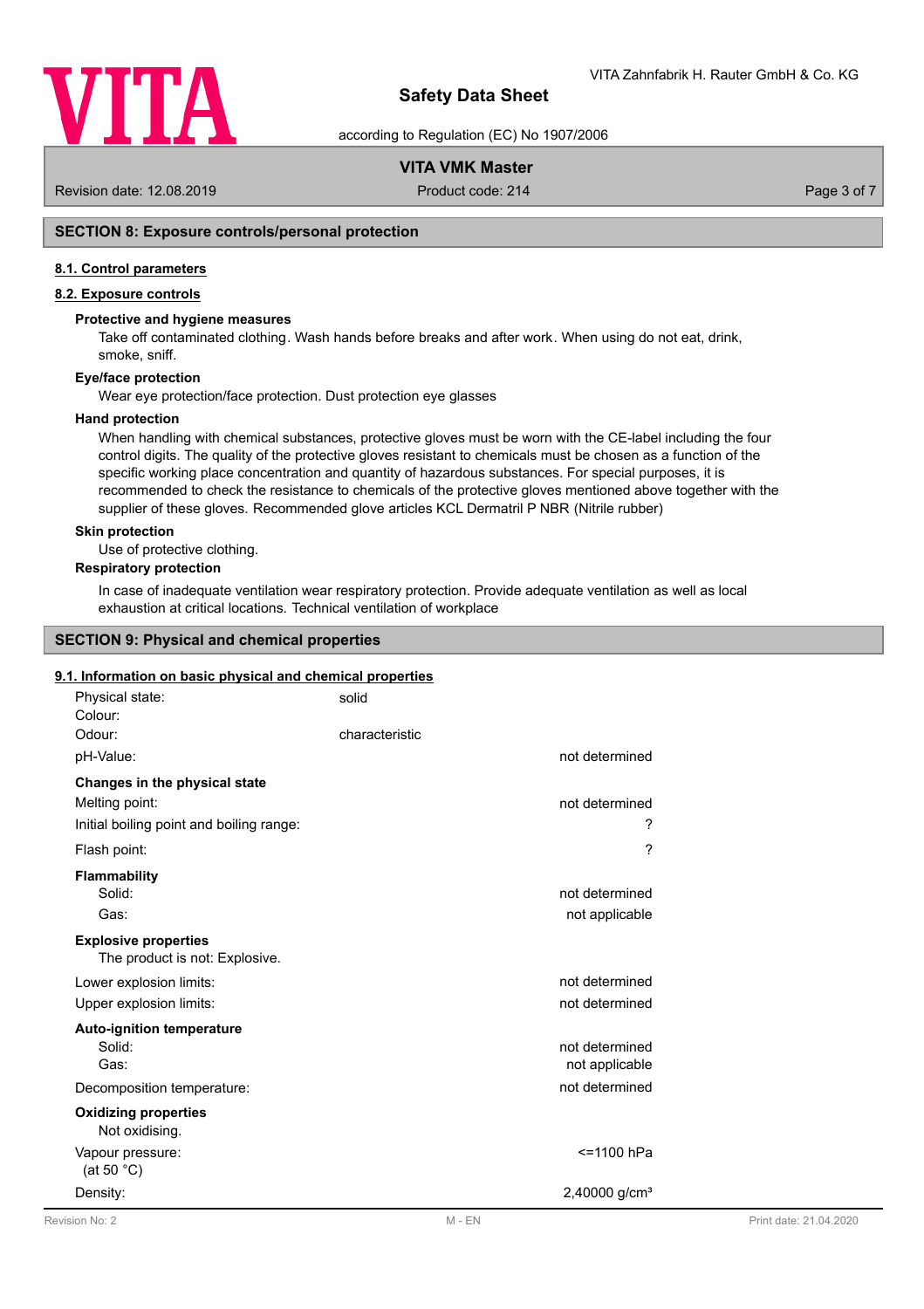

#### according to Regulation (EC) No 1907/2006

| <b>VITA VMK Master</b>                         |                   |             |
|------------------------------------------------|-------------------|-------------|
| Revision date: 12.08.2019                      | Product code: 214 | Page 4 of 7 |
| Water solubility:                              | <b>No</b>         |             |
| Solubility in other solvents<br>not determined |                   |             |
| Partition coefficient:                         | not determined    |             |
| Vapour density:                                | not determined    |             |
| Evaporation rate:                              | not determined    |             |
| 9.2. Other information                         |                   |             |
| Solid content:                                 | 100,0 %           |             |

### **SECTION 10: Stability and reactivity**

#### **10.1. Reactivity**

No hazardous reaction when handled and stored according to provisions.

#### **10.2. Chemical stability**

The product is stable under storage at normal ambient temperatures.

### **10.3. Possibility of hazardous reactions**

No known hazardous reactions.

#### **10.4. Conditions to avoid**

none

#### **10.5. Incompatible materials**

No information available.

#### **10.6. Hazardous decomposition products**

No known hazardous decomposition products.

#### **SECTION 11: Toxicological information**

#### **11.1. Information on toxicological effects**

#### **Acute toxicity**

Based on available data, the classification criteria are not met.

#### **Irritation and corrosivity**

Based on available data, the classification criteria are not met.

#### **Sensitising effects**

Based on available data, the classification criteria are not met.

#### **Carcinogenic/mutagenic/toxic effects for reproduction**

Based on available data, the classification criteria are not met.

### **STOT-single exposure**

Based on available data, the classification criteria are not met.

#### **STOT-repeated exposure**

Based on available data, the classification criteria are not met.

#### **Aspiration hazard**

Based on available data, the classification criteria are not met.

#### **Additional information on tests**

The substance is classified as not hazardous according to regulation (EC) No 1272/2008 [CLP].

#### **SECTION 12: Ecological information**

## **12.1. Toxicity**

The product is not: Ecotoxic.

## **12.2. Persistence and degradability**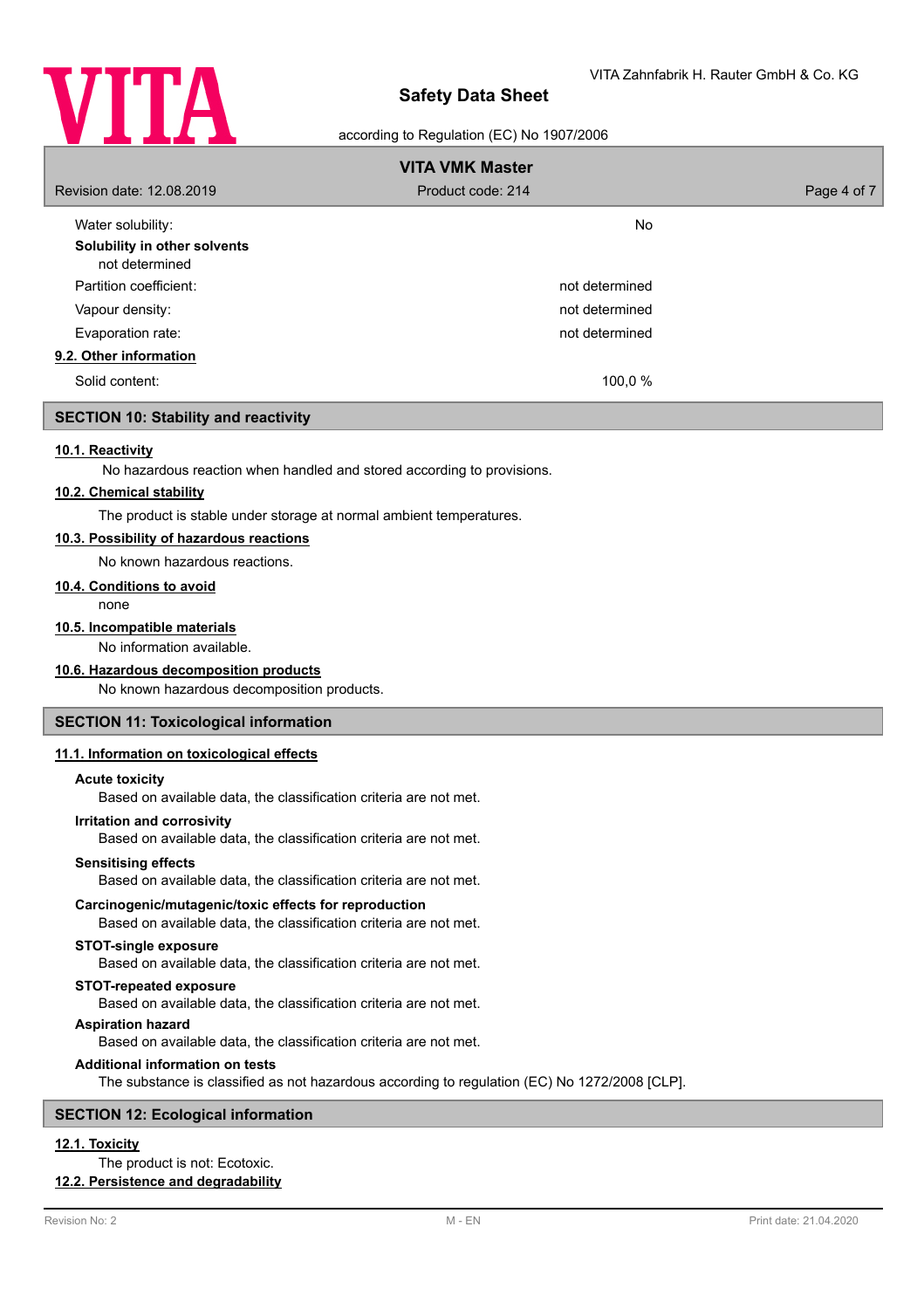

according to Regulation (EC) No 1907/2006

## **VITA VMK Master**

Revision date: 12.08.2019 **Product code: 214** Product code: 214 **Page 5 of 7** Page 5 of 7

The product has not been tested.

#### **12.3. Bioaccumulative potential**

The product has not been tested.

### **12.4. Mobility in soil**

The product has not been tested.

#### **12.5. Results of PBT and vPvB assessment** The product has not been tested.

## **12.6. Other adverse effects**

No information available.

#### **Further information**

Avoid release to the environment.

**SECTION 13: Disposal considerations**

#### **13.1. Waste treatment methods**

#### **Disposal recommendations**

Do not allow to enter into surface water or drains. Dispose of waste according to applicable legislation.

#### **Contaminated packaging**

Wash with plenty of water. Completely emptied packages can be recycled.

#### **SECTION 14: Transport information**

#### **Land transport (ADR/RID)**

**14.2. UN proper shipping name:** No dangerous good in sense of this transport regulation. **14.3. Transport hazard class(es):** No dangerous good in sense of this transport regulation. **14.4. Packing group:** No dangerous good in sense of this transport regulation. **Inland waterways transport (ADN) 14.1. UN number:** No dangerous good in sense of this transport regulation. **14.2. UN proper shipping name:** No dangerous good in sense of this transport regulation. **14.3. Transport hazard class(es):** No dangerous good in sense of this transport regulation. **14.4. Packing group:** No dangerous good in sense of this transport regulation. **Marine transport (IMDG) 14.1. UN number:** No dangerous good in sense of this transport regulation. **14.2. UN proper shipping name:** No dangerous good in sense of this transport regulation. **14.3. Transport hazard class(es):** No dangerous good in sense of this transport regulation. **14.4. Packing group:** No dangerous good in sense of this transport regulation. **Air transport (ICAO-TI/IATA-DGR) 14.1. UN number:** No dangerous good in sense of this transport regulation. **14.2. UN proper shipping name:** No dangerous good in sense of this transport regulation. **14.3. Transport hazard class(es):** No dangerous good in sense of this transport regulation. **14.4. Packing group:** No dangerous good in sense of this transport regulation. **14.5. Environmental hazards** ENVIRONMENTALLY HAZARDOUS: no **14.6. Special precautions for user**

No information available.

**14.1. UN number:** No dangerous good in sense of this transport regulation.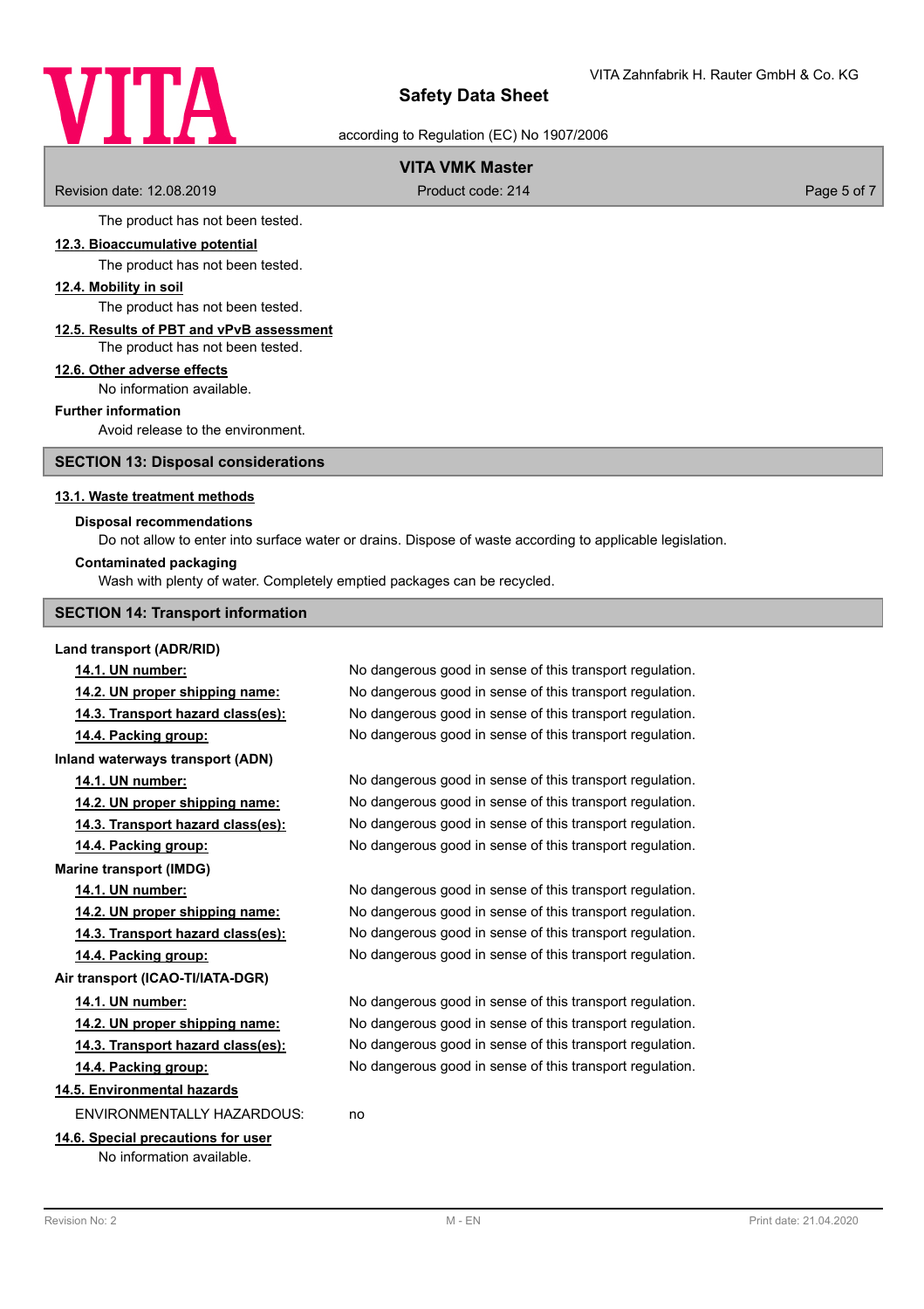

according to Regulation (EC) No 1907/2006

## **VITA VMK Master**

Revision date: 12.08.2019 **Product code: 214** Product code: 214 **Page 6 of 7** Page 6 of 7

### **14.7. Transport in bulk according to Annex II of Marpol and the IBC Code**

not applicable

### **SECTION 15: Regulatory information**

### **15.1. Safety, health and environmental regulations/legislation specific for the substance or mixture**

| EU regulatory information           |                                        |
|-------------------------------------|----------------------------------------|
| Information according to 2012/18/EU | Not subject to 2012/18/EU (SEVESO III) |
| (SEVESO III):                       |                                        |

#### **National regulatory information**

Water hazard class (D): 1 - slightly hazardous to water

#### **15.2. Chemical safety assessment**

For this substance a chemical safety assessment has not been carried out.

## **SECTION 16: Other information**

#### **Abbreviations and acronyms**

ADR: Accord européen sur le transport des marchandises dangereuses par Route (European Agreement concerning the International Carriage of Dangerous Goods by Road ) IMDG: International Maritime Code for Dangerous Goods IATA: International Air Transport Association GHS: Globally Harmonized System of Classification and Labelling of Chemicals EINECS: European Inventory of Existing Commercial Chemical Substances ELINCS: European List of Notified Chemical Substances CAS: Chemical Abstracts Service LC50: Lethal concentration, 50% LD50: Lethal dose, 50% CLP: Classification, labelling and Packaging REACH: Registration, Evaluation and Authorization of Chemicals GHS: Globally Harmonised System of Classification, Labelling and Packaging of Chemicals UN: United Nations DNEL: Derived No Effect Level DMEL: Derived Minimal Effect Level PNEC: Predicted No Effect Concentration ATE: Acute toxicity estimate LL50: Lethal loading, 50% EL50: Effect loading, 50% EC50: Effective Concentration 50% ErC50: Effective Concentration 50%, growth rate NOEC: No Observed Effect Concentration BCF: Bio-concentration factor PBT: persistent, bioaccumulative, toxic vPvB: very persistent, very bioaccumulative RID: Regulations concerning the international carriage of dangerous goods by rail ADN: European Agreement concerning the International Carriage of Dangerous Goods by Inland Waterways (Accord européen relatif au transport international des marchandises dangereuses par voies de navigation intérieures) EmS: Emergency Schedules MFAG: Medical First Aid Guide ICAO: International Civil Aviation Organization MARPOL: International Convention for the Prevention of Marine Pollution from Ships IBC: Intermediate Bulk Container SVHC: Substance of Very High Concern For abbreviations and acronyms, see table at http://abbrev.esdscom.eu